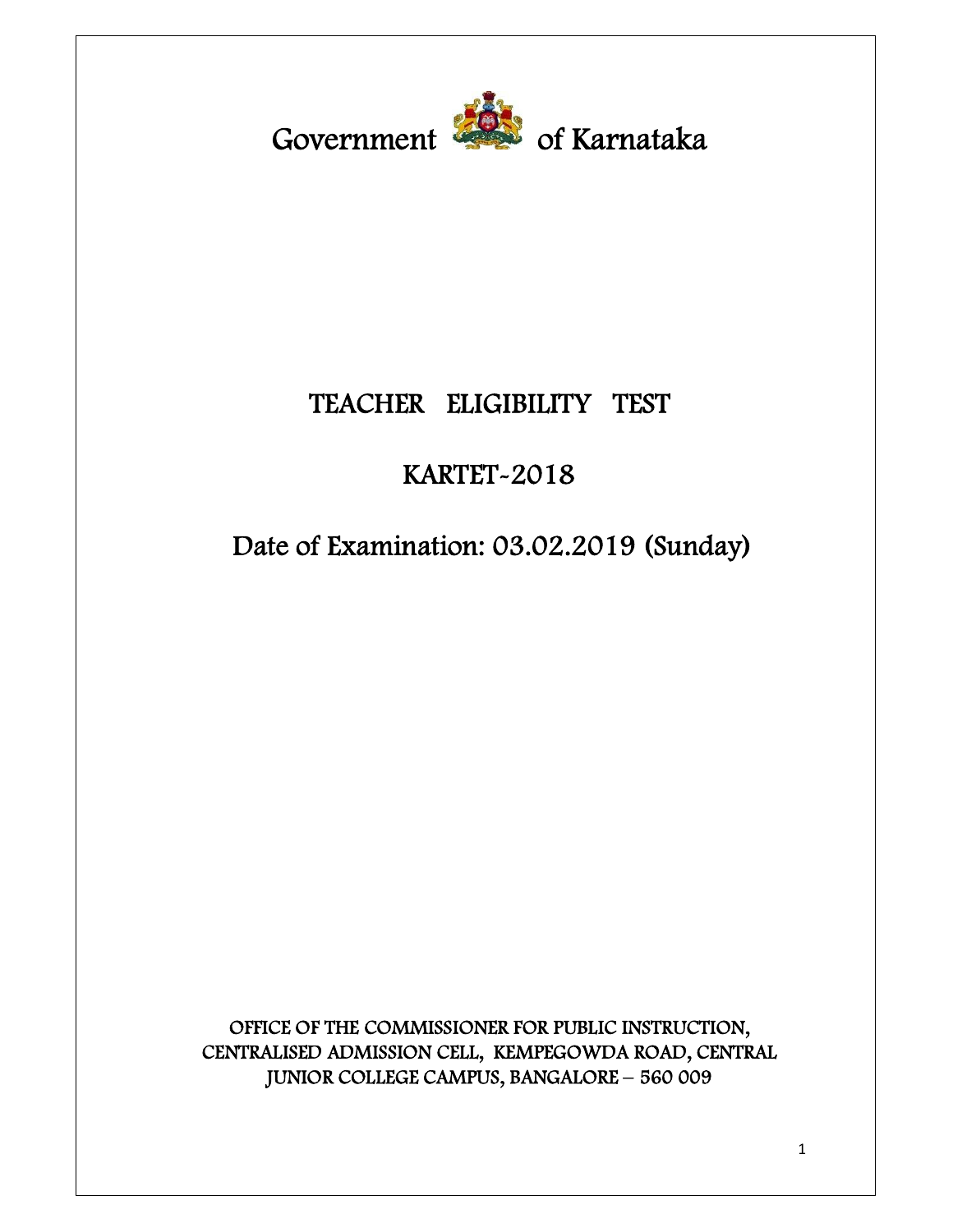## **BACKGROUND:**

In accordance with the provisions of sub-section (1) of Section 23 of the RTE Act, the National Council for Teacher Education (NCTE) vide Notification dated  $23<sup>rd</sup>$  August, 2010 and  $29<sup>th</sup>$  July, 2011 has laid down the minimum qualifications for a person to be eligible for appointment as a teacher for classes I to VIII.

It had been inter alia provided that one of the essential qualifications for a person to be eligible for appointment as a teacher in any of the schools referred to in clause(n) of the section 2 of the RTE Act is that he/she should pass the Teacher Eligibility Test (TET) which will be conducted by the appropriate Government in accordance with the Guidelines framed by the NCTE.

The rationale for including the TET as a minimum qualification for a person to be eligible for appointment as a teacher is as under:

- 1. It would bring national standards and benchmark teacher quality in the recruitment process.
- 2. It would induce teacher education institutions and students from these institutions to further improve their performance standards.
- 3. It would send a positive signal to all stakeholders that the Government lays special emphasis on teacher quality.

The Govt. of Karnataka has entrusted the responsibility of conducting the Karnataka Teacher Eligibility Test (KARTET) to the Centralised Admission Cell (CAC), Office of the Commissioner of public instruction, Bangalore.

#### **1. SHORT TITLE :**

These rules will be called as "Karnataka Teacher Eligibility Test Rules, 2011" (KARTET).

#### **2. DEFINITIONS:**

- i) "Government" means "Government of Karnataka".
- ii) "Ministry" means "Ministry of Primary and Secondary Education".
- iii)"CAC" means "Centralised Admission Cell, Bangalore".
- iv) "School" for this purpose means any school where KARTET is applicable as per RTE ACT 2009.
- v) "KARTET" means "Karnataka Teacher Eligibility Test".
- vi) "Qualifying Examination" means "Examination by the result of which the candidate becomes eligible to apply for the teacher post"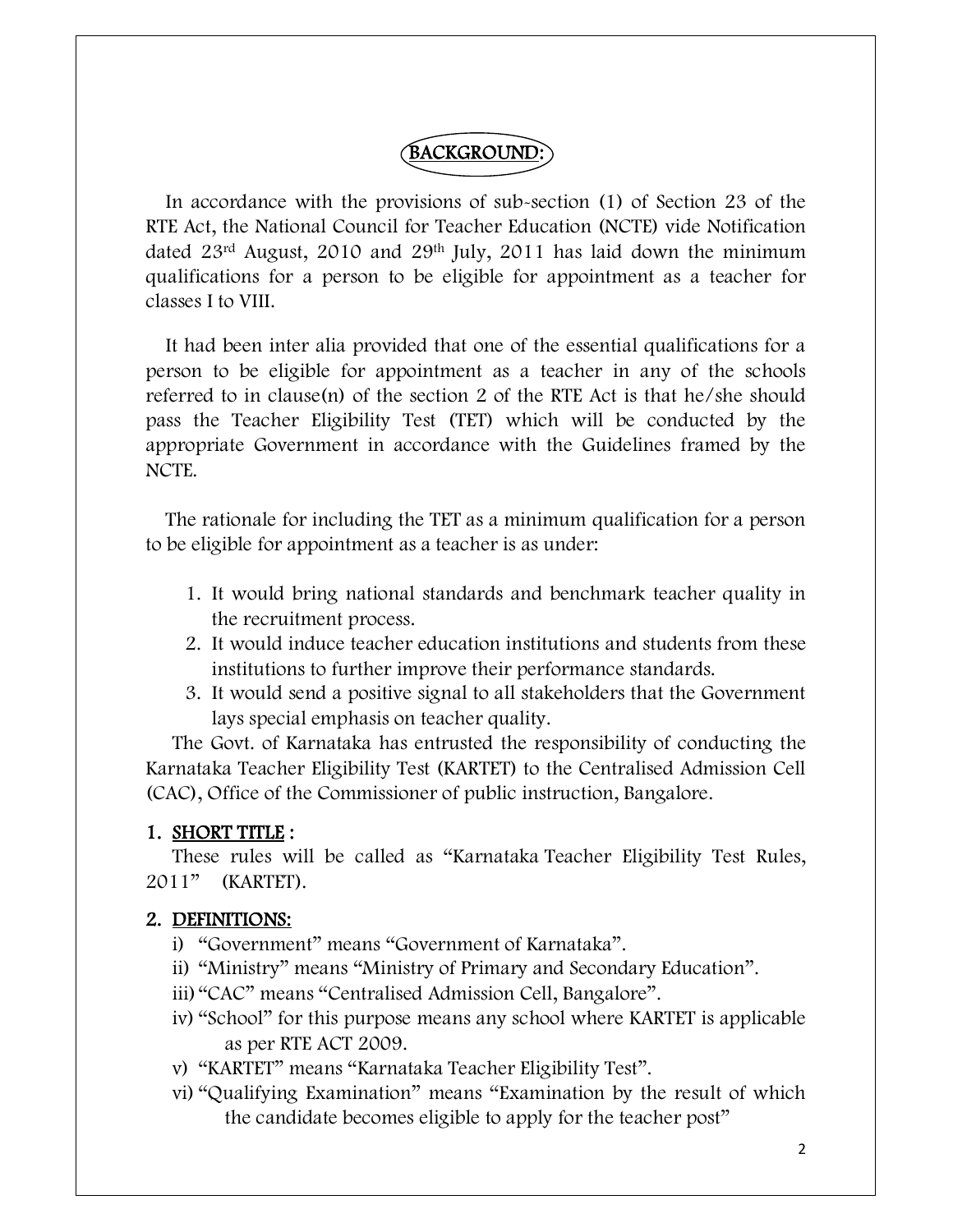- vii) "Schedule Castes" means "Scheduled Castes as specified and laid down by the Government of India".
- viii) "Scheduled Tribes" means "Scheduled Tribes as specified and laid down by the Government of India".
- ix) "Differently abled persons" means "Differently abled persons as specified and laid down by the Government of Karnataka.
- x) "Examining Authority" means "Centralised Admission cell" for conducting the Teacher Eligibility Test on behalf of the Government of Karnataka.

#### 3. **INSTRUCTIONS TO THE CANDIDATES:**

- 1. Candidates can apply online for KARTET-2018 through department website [www.schooleducation.kar.nic.in](http://www.schooleducation.kar.nic.in) on or before 25/12/2018.
- 2. Candidate particulars should be filled in online and the scanned JPEG images of photograph and signature should be uploaded at the time of filling the online application form.

On completing the process of uploading all the relevant documents, the candidate should take a print of the computer generated application containing the register no, candidate particulars, applied papers and complete address of the candidate.

#### 4. **PROCEDURE FOR SUBMITTING ONLINE APPLICATION :**

- $\triangleright$  Candidates are advised to go through the instructions carefully before applying Online application through department website [www.schooleducation.kar.in](http://www.schooleducation.kar.in)
- $\triangleright$  The particulars once filled by the candidate shall be final and will not be changed in future.
- $\triangleright$  Request for change/correction in any particulars in the Final Online Application shall not be entertained under any circumstances.
- $\triangleright$  The CAC will not be responsible for any consequences arising out of nonacceptance of any correction/addition/deletion in any of the particulars once filled in the Final Online Application Page whatever may be the reason.
- $\triangleright$  Fill in the Online Application Form with complete details through REGISTRATION and LOGIN
- Upload Scanned Images of Photograph and Signature.
- $\triangleright$  Payment can be made only on (or after) the next working day of registration.
- Select any one payment mode, Internet banking/Debit cards/ Credit cards / cash for paying the Examination Fee.
- $\triangleright$  Fee once remitted shall not be refunded or adjusted in future tests under any circumstances.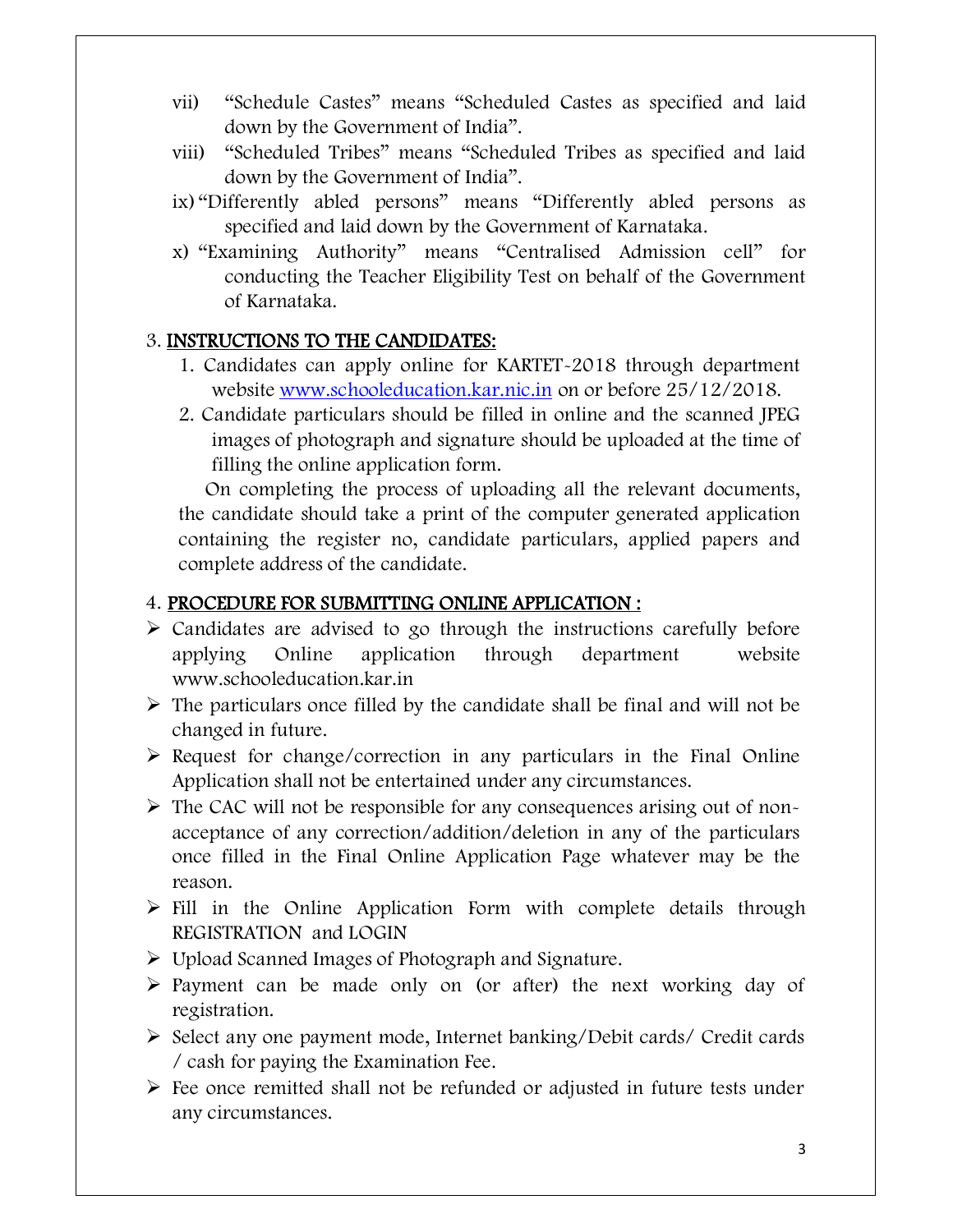- $\triangleright$  The Candidate particulars can be edited only before declaring the application.
- $\triangleright$  The candidates may download his/her application through department website [www.schooleducation.kar.nic.in](http://www.schooleducation.kar.nic.in) once the payment is successful by using candidates **User Name and Password.**
- $\triangleright$  In case the payment status is shown as pending even after two days of payment, the candidate shall approach CAC for clarification.
- $\triangleright$  Candidates should preserve their downloaded Final online application form for any future official correspondence.
- KARTET is an eligibility test only and has no claim for recruitment.
- $\triangleright$  Any information related to KARTET-2018 will be sent to the Candidates' mobile phone or email. Hence the candidate should provide the mobile no. and email id which is currently in use.
- $\triangleright$  For latest updates, please check the department website [www.schooleducation.kar.nic.in](http://www.schooleducation.kar.nic.in)

## **5. FEES STRUCTURE**

| <b>CATEGORY</b>                                                 | Paper – I or II (only) | I & H       |
|-----------------------------------------------------------------|------------------------|-------------|
| General, 2A, 2B, 3A, 3B Groups                                  | $Rs.700/-$             | $Rs.1000/-$ |
| SC/ST/CI only                                                   | $RS.350/-$             | $Rs.500/-$  |
| Differently Abled Candidates are exempted from payment of fees. |                        |             |

#### Bank transactional charges

| Channel          | Bank             | Amount                    | Pricing (Excl.        |
|------------------|------------------|---------------------------|-----------------------|
|                  |                  |                           | taxes)                |
| Internet Banking | All banks        | Up to Rs. $500/-$         | $Rs.5/-per$           |
|                  |                  |                           | transaction           |
|                  |                  | Above Rs. $500/-$         | $Rs.10/-$<br>per      |
|                  |                  |                           | transaction           |
| Debit card*      | Visa,<br>Master, | Up to Rs.2000/ $\sim$     | the<br>$0.75%$ of     |
|                  | Maestro, Rupay   |                           | Trans. amount         |
|                  |                  | Above Rs. $2000$ / $\sim$ | $0.90\%$<br>the<br>0f |
|                  |                  |                           | trans. amount         |
| Credit Card      | Visa,<br>Master, |                           | 1.20%<br>the<br>0f    |
|                  | <b>AMEX</b>      |                           | trans. amount         |
| Cash             |                  | All amount                | Rs.60/<br>per         |
|                  |                  |                           | transaction           |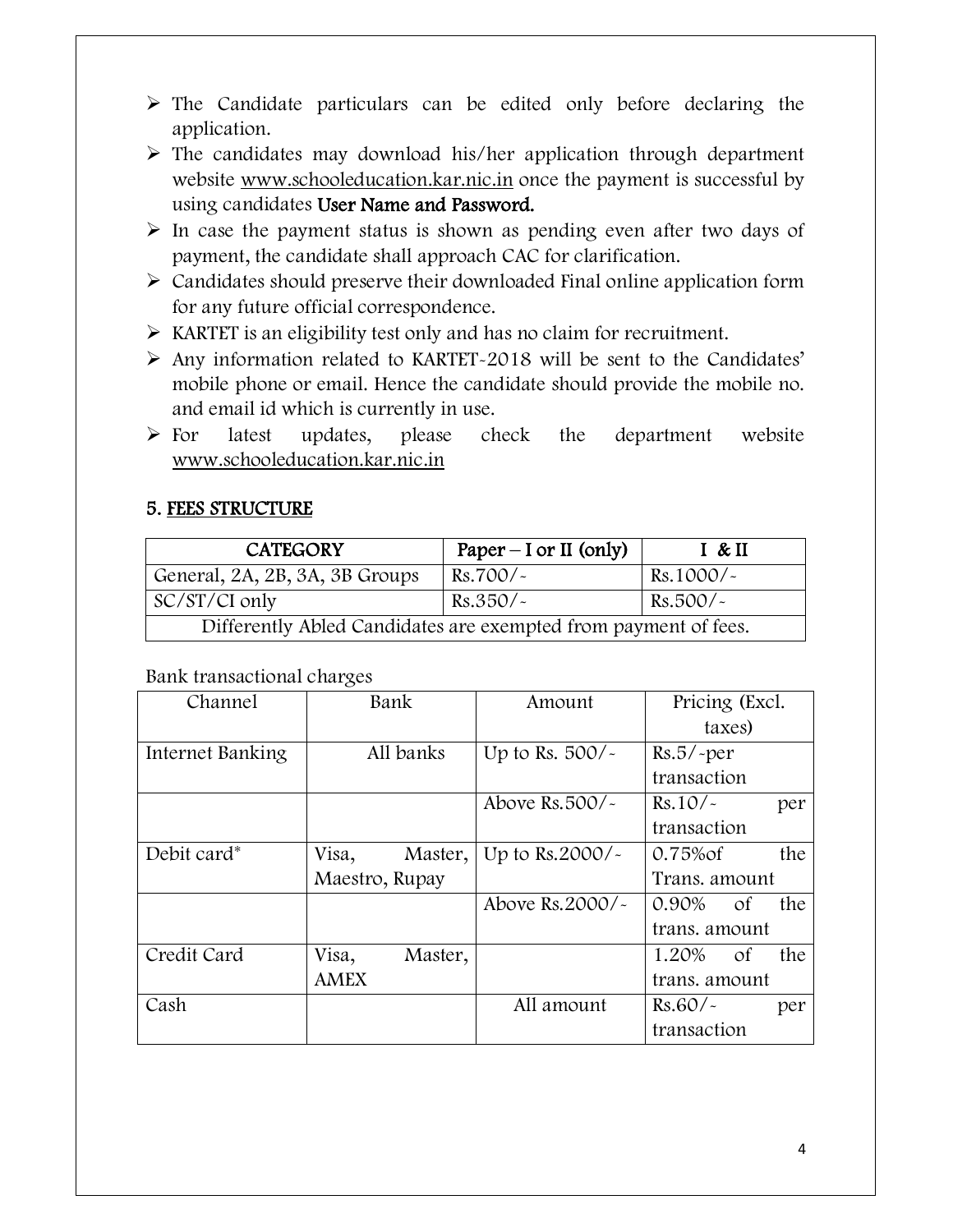## **6. ADMISSION CARD :**

The candidates may download their KARTET-2018 admission card from department website [www.schooleducation.kar.nic.in](http://www.schooleducation.kar.nic.in) from 23/01/2019 onwards and appear for the examination at the given Centre. In case of any discrepancy in the particulars of the candidate or his/her photograph and signatures shown in the admission card and downloaded Final online application the candidate may immediately contact CAC for necessary correction.

## **7. ELIGIBILITY :**

## **7.1 Minimum qualifications for becoming teacher for classes I-V: Primary Stage. LPS teachers Class I-V(Paper-1)**

PUC / Senior Secondary (or its equivalent) with at least 50% marks and passed or appearing in final year of 2- year Diploma in Elementary Education (by whatever name known)

#### OR

PUC / Senior Secondary (or its equivalent) with at least 50% marks and passed or appearing in final year or 4th year Bachelor of Elementary Education (B.El.Ed).

OR

Senior Secondary (or its equivalent) with at least 50% marks and passed or appearing in final year of 2- year Diploma in Education (Special Education)\*.

OR

B.A / B.Sc Graduation with atleast 50% marks and passed or appearing in final year of 2-year Diploma in Elementary Education (by whatever name known)

## 7.2. **Minimum qualifications for becoming teacher for classes VI- VIII: Higher primary Stage (Paper – II)**

B.A / B.Sc Graduation with atleast 50% marks and passed or appearing in final year of 2-year Diploma in Elementary Education (by whatever name known).

#### OR

B.A / B.Sc Graduation with at least 50% marks and passed or appearing in final year of 2-year Bachelor in Education (B.Ed).

#### OR

PUC / Senior Secondary (or its equivalent) with at least 50% marks and passed or appearing in final year of 4- year Bachelor in Elementary Education (B.El.Ed).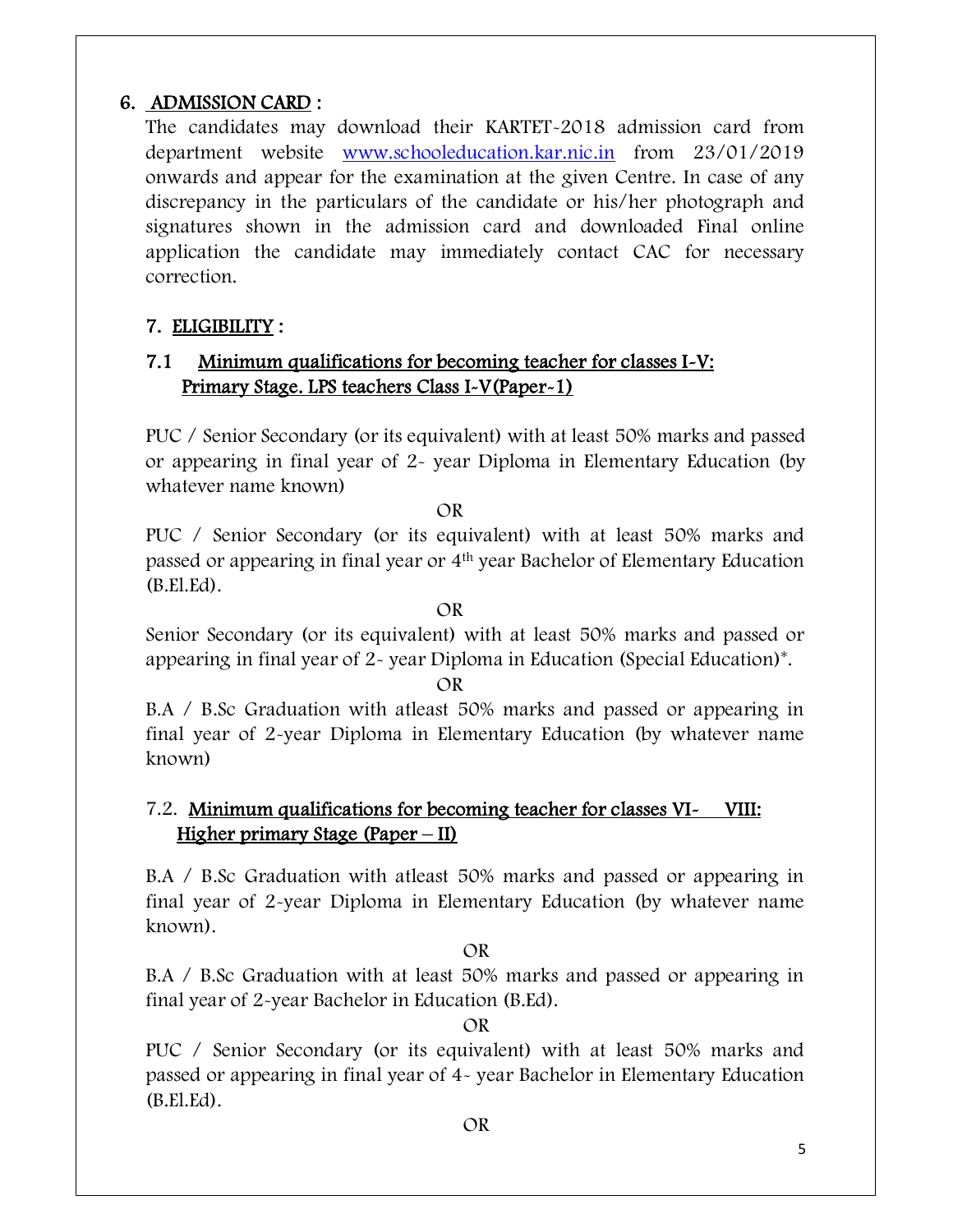PUC / Senior Secondary (or its equivalent) with at least 50% marks and passed or appearing in final year of 4- year B.A.Ed /B.Sc.Ed.

#### OR

B.A / B.Sc Graduation with at least 50% marks and passed or appearing in Final-year B.Ed. (Special Education).

## **7.3 Minimum Qualifications for becoming Teacher for Classes I – VIII : Elementary Stage – Paper – I and II**

PUC / Senior Secondary (or its equivalent) with at least 50% marks and passed or appearing in final year of 4- year Bachelor of Elementary Education (B.El.Ed).

OR

B.A/B.Sc Graduation with atleast 50% marks and passed or appearing in final year of 2-year Diploma in Elementary Education (by whatever name known).

#### **7.4**: **Note:**

- i) Relaxation of up to 5% in the qualifying marks in the minimum Educational Qualification meant for eligibility shall be allowed to the candidates belonging to reserved categories, such as SC / ST / C-I / Differently abled.
- ii) **Diploma/Degree Course in Teacher Education**: For the purposes of this Notification, a Diploma/Degree course in teacher education recognized by the National Council for Teacher Education (NCTE) only shall be considered.

However, in case of Diploma in Education (Special Education) and B.ED (Special Education), a course recognized by the Rehabilitation Council of India (RCI) only shall be considered.

- iii) The minimum qualifications referred above, apply to the teachers of Languages, Social Studies / Social Science, Mathematics, Science only.
- iv) Candidates who are appearing in the final year of Bachelor Degree in Education or Diploma in Elementary Education etc. are provisionally admitted and their KARTET Certificate shall be valid only on passing the aforesaid Examinations.
- v) The candidate not having any of the above qualification shall not be eligible for appearing in **"Karnataka Teacher Eligibility Test".**

## 8. **STRUCTURE AND CONTENT OF KARTET-2018**

All questions in KARTET test will be 150 Multiple Choice Questions (MCQs), each carrying one mark, with four alternatives out of which one answer will be correct. **There will be no negative marking.**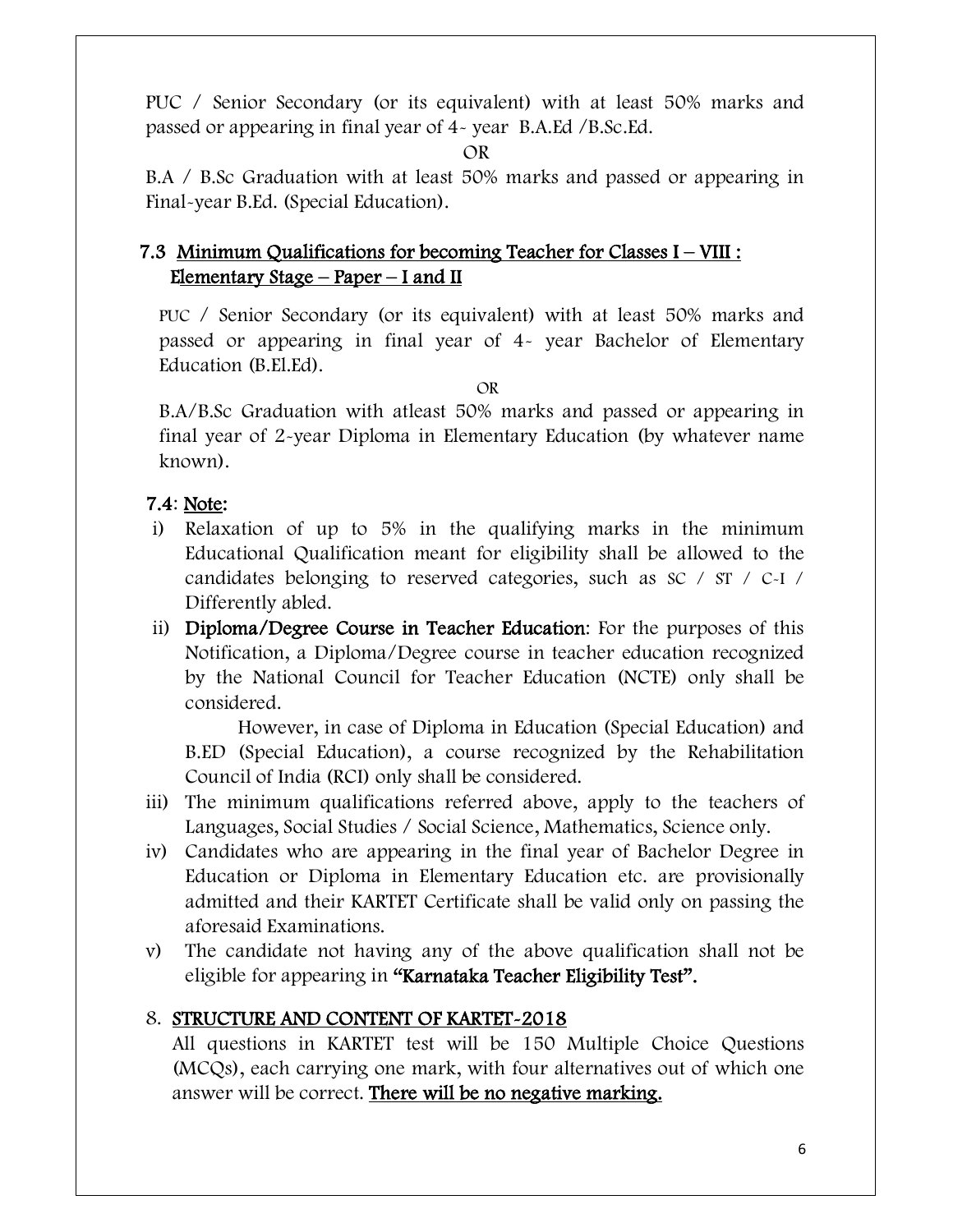## **There will be two papers of KARTET**.

**Paper -**I will be for a person who intends to be a teacher for classes **I to V. Paper- II** will be for a person who intends to be a teacher for classes **VI to VIII.** 

**Note:** A person who intends to be a teacher for **both levels** (classes I to V and classes VI to VIII) **will have to appear for both the papers** (Paper I and Paper II).

#### **8.1. Teacher eligibility Test 2018- Time Table**

| DATE OF<br><b>EXAMINATION</b> | <b>PAPER</b> | <b>TIMING</b>          | <b>DURATION</b> |
|-------------------------------|--------------|------------------------|-----------------|
| $03 - 02 - 2019$              | $PAPER - I$  | 09.30 AM TO 12.00 Noon | 2.30 HOURS      |
|                               | $PAPER - II$ | 02-00 PM to 04-30 PM   | 2.30 HOURS      |

#### **8.2. Paper-I (for teaching classes I to V) Duration of examination: Two-and-a half hours Structure and Content (All Compulsory):**

| Section | Subject                      | No of               | Total     |
|---------|------------------------------|---------------------|-----------|
|         |                              | Questions           | Marks     |
| (i)     | Development<br>Child<br>and  | 30 MCQs             | 30 Marks  |
|         | Pedagogy                     |                     |           |
| (ii)    | Language I                   | 30 MCQ <sub>s</sub> | 30 Marks  |
| (iii)   | Language II                  | 30 MCQs             | 30 Marks  |
| (iv)    | Mathematics                  | 30 MCQs             | 30 Marks  |
| (v)     | <b>Environmental Studies</b> | 30 MCQs             | 30 Marks  |
|         | Total                        | 150 MCQs            | 150 Marks |

## **Nature and standard of questions:**

- $\pm$  The test items on Child development and Pedagogy will focus on educational psychology of teaching and learning relevant to the age group of 6-11 years. They will focus on understanding the characteristics and needs of diverse learners, interaction with learners and the attributes and qualities of a good facilitator of learning.
- $\pm$  The Test items in Language I will focus on the proficiency of the language related to the medium of instruction.
- $\pm$  The Test items in language II will focus on the elements of language, communication and comprehension abilities.
- $\pm$  Language II will be a language other than Language I. A candidate may choose any one language as Language I and another as Language II from the available language options and will be required to specify the same in the Confirmation Page.
- $\pm$  The Test items in Mathematics and Environmental Studies will focus on the concepts, problem solving abilities and pedagogical understanding of the subjects.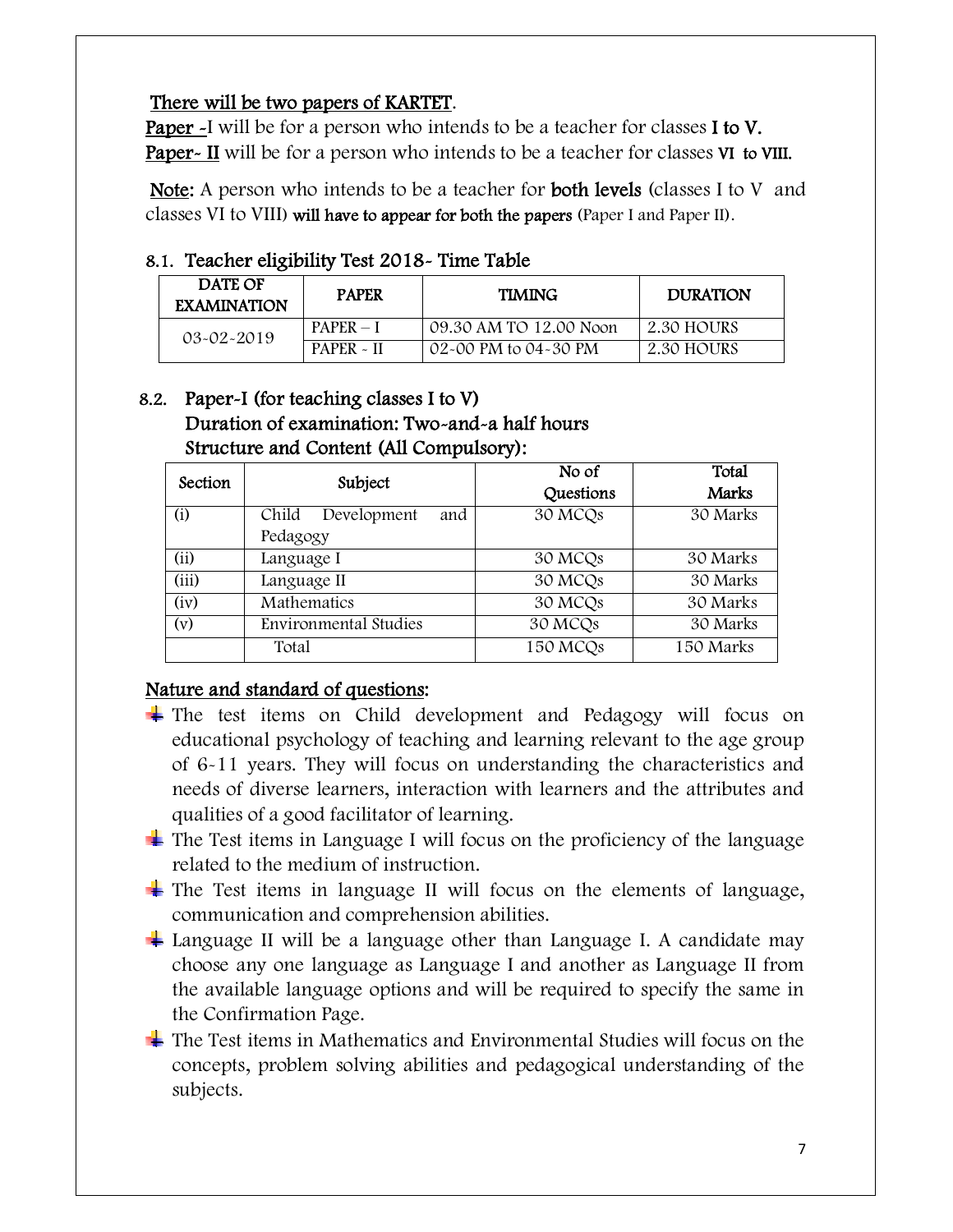In all the subject areas the questions for Paper I will be based on the topics prescribed in syllabus of the NCERT / State for classes  $I - VIII$  but their difficulty level as well as linkages, could be up to the Secondary stage.

## **8.3. Paper II (for teaching classes VI to VIII) Duration of examination – Two-and-a-half hours**

| Section | Subject                                                               | No of<br>Questions  | <b>Total Marks</b> |
|---------|-----------------------------------------------------------------------|---------------------|--------------------|
| (i)     | Child Development &<br>Pedagogy(compulsory)                           | 30 MCQ <sub>s</sub> | 30 Marks           |
| (ii)    | Language I (compulsory)                                               | 30 MCQ <sub>s</sub> | 30 Marks           |
| (iii)   | Language II (compulsory)                                              | 30 MCQs             | 30 Marks           |
| (iv)    | (a) For Mathematics and Science<br>teacher :- Mathematics and Science | 60 MCQ <sub>s</sub> | 60 Marks           |
| (v)     | (b) For Social Studies/Social Science<br>teacher: Social Science      | 60 MCQ <sub>s</sub> | 60 Marks           |
|         | Total                                                                 | 150 MCQs            | 150 Marks          |

 **Structure and Content (All Compulsory)** 

## **Nature and standard of questions:**

- The test items on Child Development and Pedagogy will focus on educational psychology of teaching and learning, relevant to the age group of 11-14 years.
- $\pm$  Text items will be focused on understanding the characteristics, needs and psychology of diverse learners, interaction with learners and the attributes and qualities of a good facilitator of learning.
- $\pm$  The Test items in Language I will focus on the proficiency of the language related to the medium of instruction. The Test items in language II will focus on the elements of language, communication and comprehension abilities.

Language II will be a language other than Language I. A candidate may choose any one language as Language I and other as Language II from the available language options and will be required to specify the same in the Confirmation Page.

- $\pm$  The Test items in Mathematics and Science, and Social Studies/Social Science will focus on the concepts, problem solving abilities and pedagogical understanding of the subjects. The test items of Mathematics and Science will be of 30 marks each.
- $\pm$  The questions in the test for Paper II will be based on the topics prescribed in the syllabus of the NCERT / State for classes VI - X but their difficulty level as well as linkages, could be upto the Senior Secondary stage.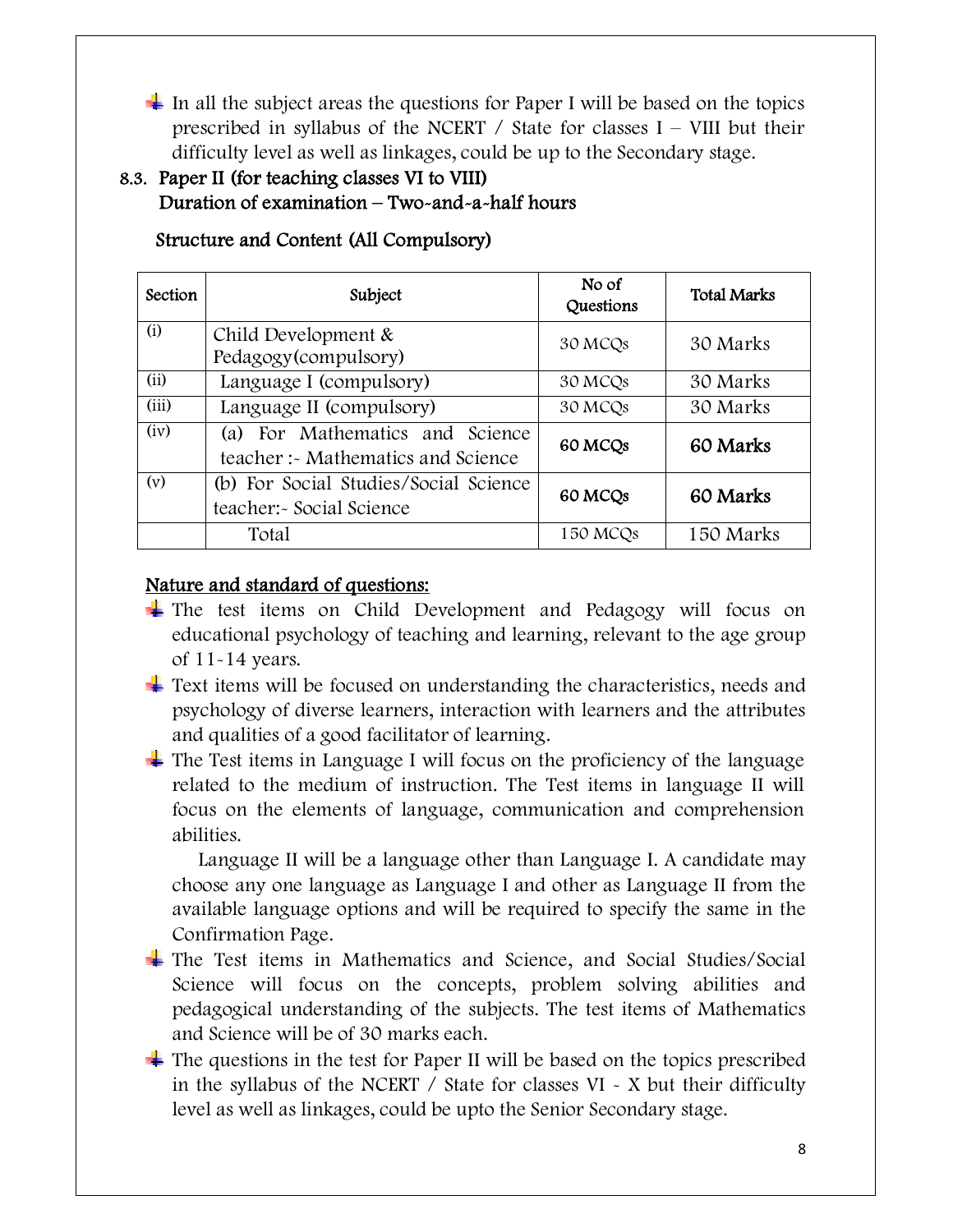## **9. LANGUAGE OF THE QUESTION PAPER:**

The medium of question paper other than the languages shall be in English, Kannada, Urdu, Hindi, Tamil, Telugu and Marati.

#### **10. QUALIFYING MARKS AND AWARD OF KARTET CERTIFICATE:**

- **10.1.** The candidates appearing in KARTET will be issued a Marks Statement. The Candidates securing 60% and above marks will be issued an Eligibility Certificate.
- **10.2.** The candidates belonging to SC / ST / C-I, differently abled persons should secure a minimum of 55% to be eligible, in accordance with their extent in the reservation policy.
- **10.3.** Qualifying the KARTET would not confer a right for recruitment / employment to any person as it is only one of the eligibility criteria for appointment.

#### **11. APPLICABILITY**

The KARTET shall apply to schools of the Karnataka Government. Schools owned and managed by the State Government / local bodies and aided schools shall consider the TET conducted by the State Government.

#### **12. VALIDITY PERIOD OF KARTET CERTIFICATE:**

The Validity Period of KARTET qualifying certificate for appointment will be seven years from the date of declaration of its result for all categories.

There is no restriction on the number of attempts a person can take for acquiring a KARTET Certificate. A person who has qualified KARTET may also appear again for improving his / her score.

#### **13. DUPLICATE COPY :**

**Candidates can get** a duplicate copy of the Marks Statement or Eligibility Certificate by paying **Rs.1000/-** fees by way of Demand Draft in favour of "SPECIAL OFFICER, CAC, BANGALORE " drawn on any nationalized bank, payable at BANGALORE:

#### **14. AMANUENSIS (SCRIBE**):

In accordance with the Government of India, Ministry of Social Justice and Empowerment Department of Disability guidelines vide OM F. No. 16-110/2003-DD.III dated 26.02.2013, the following instructions are applicable regarding differently abled candidates during the conduct of KARTET Examination

 The differently abled candidates who are making use of scribe/amanuensis may be given compensatory time of 50 minutes in each paper of KARTET- 2018 Examination. All the candidates with disability not availing the facility of scribe may also be allowed compensatory time of 50 minutes.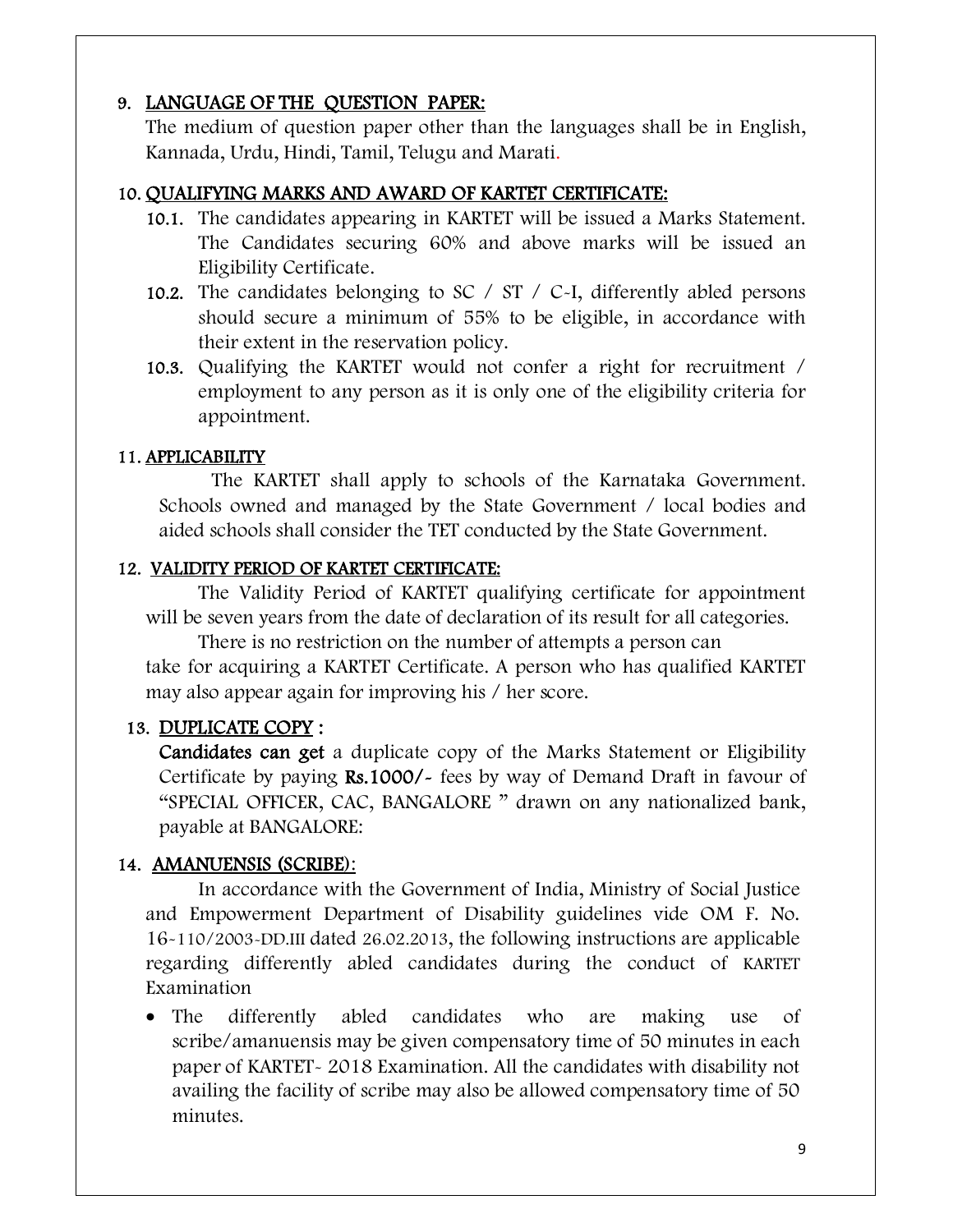- The facility of scribe/amanuensis may be allowed to any person who has disability of 40% or more if so desired by the person.
- The candidate may be permitted for opting of his own scribe/amanuensis or may be provided by the Centre Superintendent on his / her request. Such candidates are advised to request the centre superintendent for amanuensis one day before the examination.
- There will be no criteria for educational qualification, age etc. for the scribe/ amanuensis. Instead invigilation system should be strengthened, so that the candidates using scribe do not indulge in malpractices like copying & cheating during the Examination.
- Proper seating arrangement preferably at ground floor should be made prior to the commencement of Examination to avoid confusion.

#### **15. WEEDING OUT RULES**

The records of Karnataka Teacher Eligibility Test including OMR Answer sheet is preserved upto two months from the date of declaration of results in accordance with the examination weeding out rules.

#### **16. KARTET ELIGIBILITY CERTIFICATES:**

KARTET Eligibility Certificates will be sent to all DDPI(Admin) of respective district and the candidates have to collect their eligibility certificate by producing their ID cards and the copy of results status. The message will be sent to all the qualified candidates to the mobile number registered by the candidates. CAC will not be responsible for Non-receipt of SMS, due to loss of their registered mobile number.

#### **17. LEGAL JURISDICTION**

All disputes pertaining to the conduct of KARTET-2018 shall fall within the jurisdiction of CAC, BANGALORE only. The SPECIAL OFFICER of the CAC shall be the legal person in whose name the CAC may sue or may be sued.

**However any legal query or dispute regarding the nature of question paper design and the answers pertaining to questions under the Jurisdiction of DSERT, is answerable by the Director DSERT, Bangalore.**